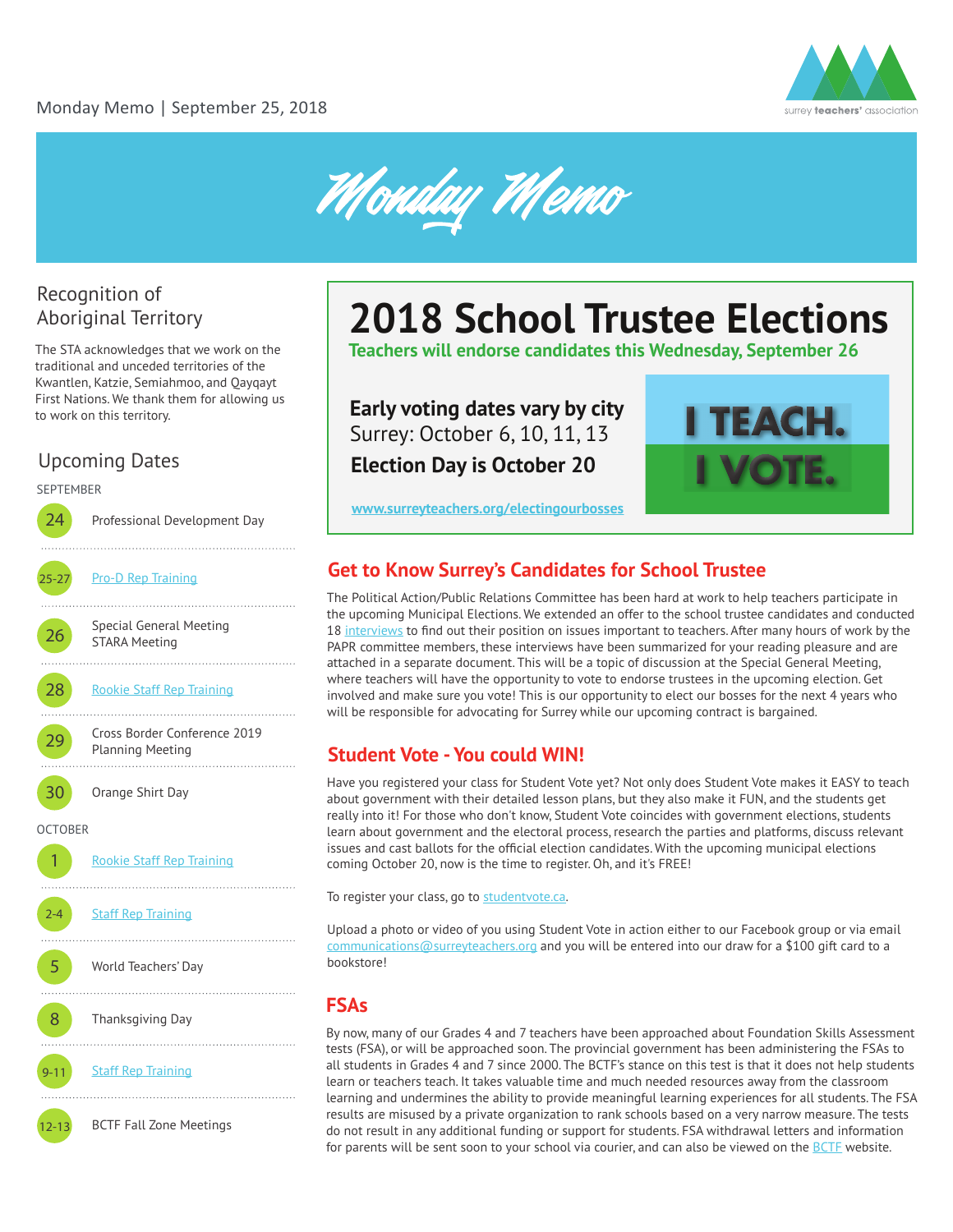## **STAFF REP TRAINING 2018**

## ROOKIE Staff reps

**For all NEW (or almost new) Staff Reps. Please register for your first staff rep training!**

September 28th • October 1st Pick ONE of the following dates to attend

**REGISTER https://rookie-training-2018.eventbrite.ca**

## STA Office (#201, 9030 King George Blvd) • 8:30 am - 3:00 pm • lunch & snacks provided

## All staff rePs

Pick ONE of the following dates to attend October 2nd • 3rd • 4th 9th • 10th • 11th

If you registered to attend the rookie session, you should ALSO register and attend one of these dates.

**REGISTER https://staffrep-training-2018.eventbrite.ca**

### **Call For Resolutions**

What is a resolution? For many of us, our only experience with resolutions has been the good intentions we have on New Year's Day! However, a good resolution can have a big impact on union procedures or government policies. Many items in the BCTF Members' Guide, from professional issues to health and safety standards, started off as someone's idea to improve something. If you have spent time ruminating about an issue (e.g. professional development, social justice, privatization and commercialization, pensions, teachers teaching on call, or the health, welfare, and safety of teachers), you might consider submitting a resolution to the STA Resolutions Committee via courier #000, fax at 604-594-5176, or email me, Jatinder Bir at 2vp@surreyteachers.org. I am the lead for our AGM delegation in March, and will be handling our submission process for Resolutions. It is always great to hear ideas from teachers!

## **The Struggle is Real: Volunteer as a Peer Support Consultant**

Teaching is a very high stress profession and many teachers may end up struggling and needing support, whether it be due to teaching a new grade or subject, teaching challenging students, or personal physical and mental health issues. There is help available for those who feel they need the extra support through the [Peer Support Program](https://www.surreyteachers.org/services/peer-support/), a joint initiative between the STA and the Surrey School District.

The STA is currently looking for teachers who are interested in volunteering with the Peer Support Program. Responsibilities include providing direct support to teachers, participating in the development of plans-of-assistance, and training for peer consultants. Release time and out-of-pocket expenses for work and training will be provided.

Please return your complete[d application](https://www.surreyteachers.org/wp-content/uploads/2018/07/PEERSUPPORT-VolunteerApplication.pdf) to the STA office by Monday, October 1.

Feel free to contact Christie Weigel at services@surreyteachers.org or phone (604) 592-8396 should you have any questions.

## Featured Workshop

#### **Role and Function of the Staff Rep**

- Learn about your role + functions
- Find out how the STA will support you
- Get familiar with our collective agreement
- Lots of time for questions and discussions

## Featured Workshop

#### **Ways To Approach Conflict And Difficult Conversations At Work 101**

This 5-hour workshop will examine how we can all improve our communication skills by paying attention to our conversations, and in turn help us enhance our work with colleagues, students, and parents.

- **•** We will explore how we can change the way we talk so that we can change the way we work together.
- **•** To enhance our collaborative work.
- **•** To develop skills such as active listening, self regulation and reflective thinking.

#### **SAVE THE DATE**



We will be celebrating World Teachers' Day on Friday, October 5 this year! That's right, it's on a FriYAY this year! Just like previous years, we will be hosting the celebration at various pubs throughout Surrey, where we will be providing yummy appetizers and treating you to your first drink. There will also be prizes and giveaways! So clear your calendars and stay tuned to next week's Monday Memo (as well as our Facebook group) for more details and registration.

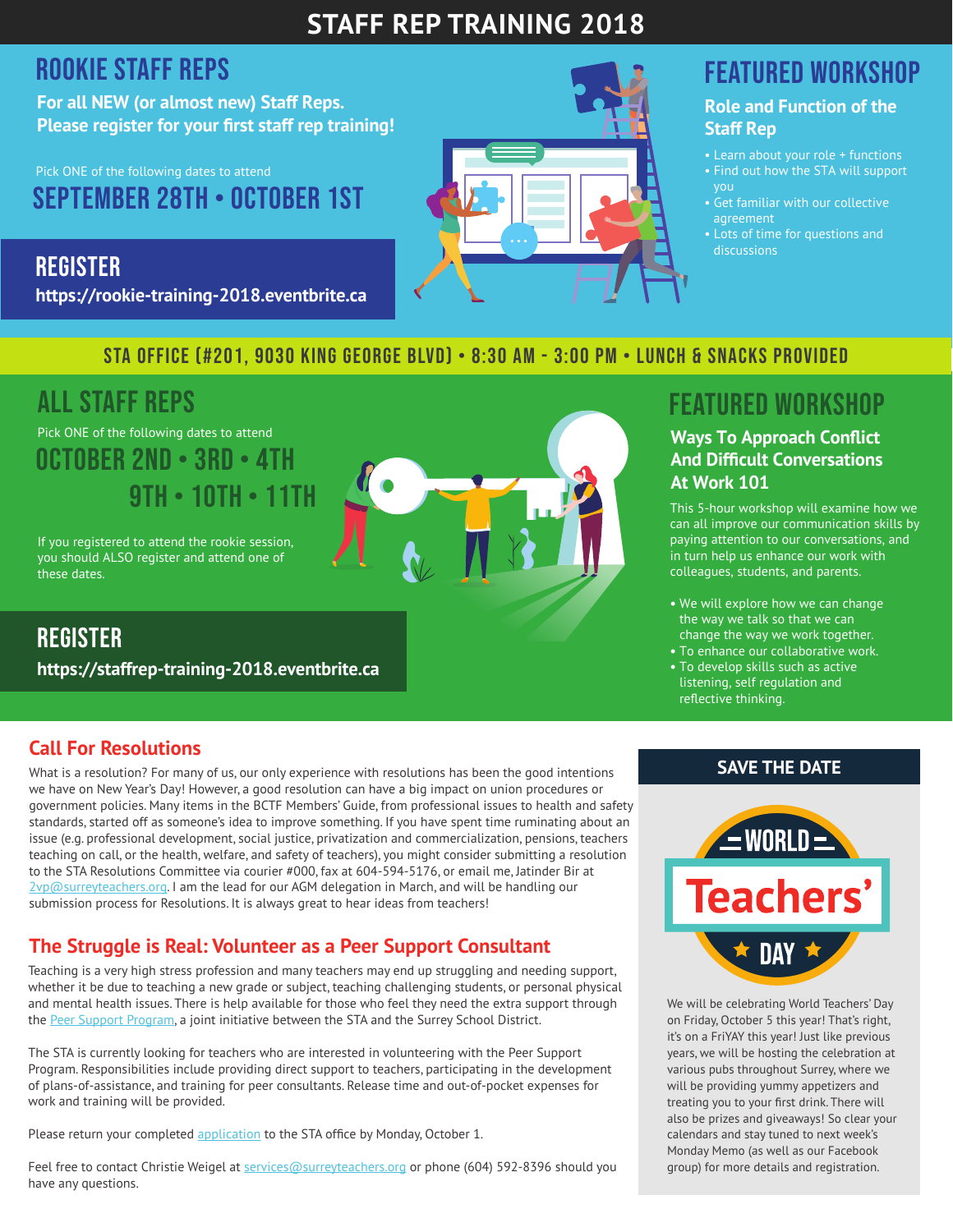# JOIN US THIS WEDNESDAY!



## special general meeting

**STARA Meeting to follow**

**September 26 • 4:00 pm**

**Bombay Banquet Hall** (7475 135 St, Surrey) DELICIOUS

**DINNER PROVIDED** 

#### **Opportunity for Leadership: Vacant Position on STA Executive**

On Wednesday, September 26, there will be an election for Local Representative to the BCTF (LR). LRs make up part of our Executive Committee (EC), which has the overall responsibility for the running of the Federation. The EC meets every second Tuesday, with additional meetings as necessary, and LRs must attend three BCTF Representative Assemblies (November 2-3, February 1-2, and May 31-June 1), The BCTF Annual General Meeting (March 16-19 in Victoria) and our STARA and SGM meetings (monthly, on Wednesdays). If this leadership opportunity sounds like something you would be interested in, then please come to our Special General Meeting on Wednesday, September 26 and nominate yourself from the floor!

Please find the attached candidates' statements for those who have submitted in advance.

#### **Join a Committee!**

Have you ever attended an STA Wellness Event? Or sent your students to the STA Grade 7 Girls' Leadership Conference? Did you attend our STA National Indigenous Peoples Day Celebration? Or how about the STA Convention? If you said yes to any of those, then you are aware first hand of the value of our STA committees as they help to organize many events for the benefit of our members and students. These committees count on members like you to join and help to plan and organize all of our amazing events. Please raise your hand and join one of our committees at our next elections, taking place at the SGM on Wednesday, September 26.

Please read the attached "snapshots" of what our committees are currently working on.

#### **BCTF Bargaining Conference: Delegates Needed!**

One of the major advantages of being part of a union is our collective bargaining power when negotiating with our employers. A lot of the items in our collective agreement, including our salary, benefits, employment rights, working conditions, and leaves of absences, have been bargained for by teachers in the past - teachers just like you and me. If you think you would like to be part of the discussion and have a say on our bargaining objectives, and would like to attend the BCTF Bargaining Conference on October 26-27, then please come to our Special General Meeting on Wednesday, September 26, and nominate yourself to be elected as a delegate.

#### **Mentorship Advisory Team**



The STA Executive will appoint up to 2 teachers to the joint STA/SD36 Mentorship Advisory Team. The Team will be made up of an equal number of STA and District appointees, and will work with the Mentorship Helping Teacher to design the Mentorship program, and guide its operation. Release time will be provided as needed for the commi�ee to do its work. It is very important to have teachers who have participated in mentorship, either as a mentee or a mentor, on this committee.

If you are interested in this opportunity, please return the completed [CV form](https://www.surreyteachers.org/wp-content/uploads/2018/07/CMT-STACV-Form.pdf) to the STA office by September 30.

Please contact Christie Weigel at services@surreyteachers.org if you have any questions or need more information.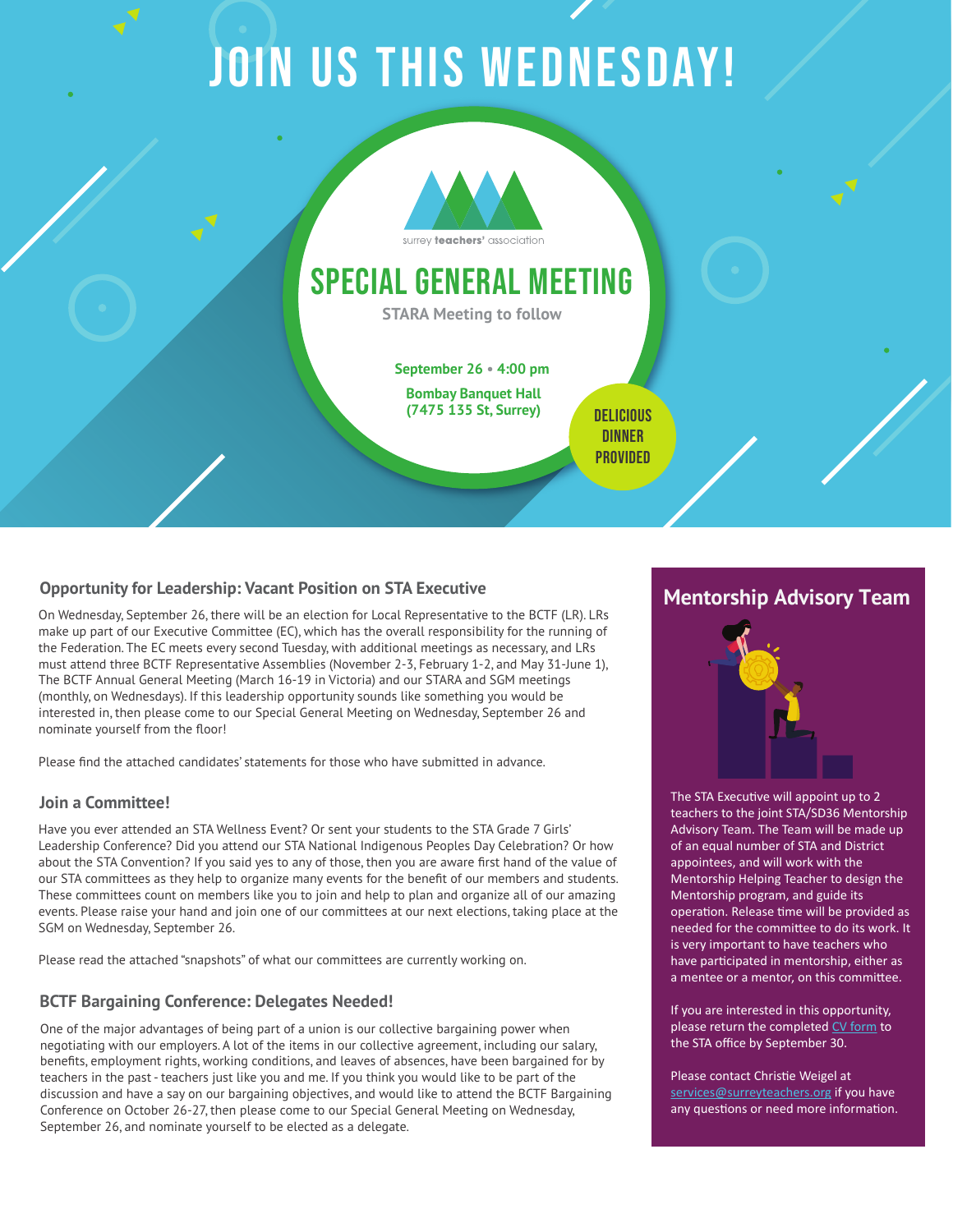#### **Pro-D Opportunities**

#### **Pro-D Rep Training**

Thank you to reps who have come out to our Pro-D Rep training so far! Your dedication and hard-work are vital to our schools and our union, supporting the professional learning and autonomy of our colleagues.

#### **Every Teacher needs a PSA #PSAday**

Provincial Specialist Associations (PSAs) are a way for members to exchange ideas on research, teaching strategies, curriculum development, and other shared interests. This year's upcoming [PSA](https://bctf.ca/PDCalendar/index.cfm?action=day&date=43392) [day](https://bctf.ca/PDCalendar/index.cfm?action=day&date=43392) is on Friday, October 19. Make sure you sign up early to save a spot! You can use either your Individual Professional Development Funds or Consolidated Professional Development Funds to pay for these conferences.

#### **Individual Professional Development Funds**

Each school site is allocated \$97.50 per FTE in the school. Once your Pro-D Rep has attended the training here at the STA, they will hold a vote for staff to choose how that funding will be disbursed to individual members. To access Individual Professional Development Funds, members should fill out an Individual Pro-D Funding Application and have it approved by the school's Pro-D Rep. Once the event has been attended, members should send the approved form (with original receipts attached) to the STA for reimbursement. Applications can be downloaded from th[e STA website.](http://www.surreyteachers.org/forms-resources/forms/#PDFORMS)

#### **Consolidated Professional Development Funds**

All STA members are entitled to apply for Consolidated Professional Development funds. A maximum of \$450.00 will be available to members on a first come, first serve basis, for a single specific event once every two years. Applications for Consolidated Funds must be pre-approved by the STA Professional Development Officer and applicants are notified by email to let them know if their request has/has not been approved (pending availability of funds at the time). Applications can be downloaded from the [STA website.](http://www.surreyteachers.org/forms-resources/forms/#PDFORMS) 

#### **BCTF Teacher Inquiry Program**

Do you and some of your colleagues have burning questions about how to improve your teaching practice? If you do, you may want to apply to the BCTF Teacher Inquiry Program. The program offers up to 18 joint BCTF/Local/District Teacher Inquiry grants each year. If you and a group of colleagues wish to apply, please submit your application to June James pd@surreyteachers.org by Monday, October 1, 2018.

#### **Did you hurt yourself at work?**

All teachers are covered by WorkSafe BC for injuries incurred in your regular work at school. TTOCs and part time teachers are also part of that coverage. If you are hurt at work, either through something you did, i.e. falling down the stairs, or through the actions of another, a student or colleague, you should be reporting the injury.

**Note:** if you have received a threat from a student, colleague, parent, etc, this could be considered an injury. Threats should be taken seriously and administration advised of the nature of the threat. It may involve contacting Safe Schools, RCMP, etc.

#### **If you are injured:**

The first step is to report to your school First Aid Attendant and have the injury recorded in the First Aid Register. Record any witnesses to the accident. You should then complete the WorkSafeBC Form 6A. A copy goes to your administrator and you keep a copy. If you believe that you will be off work, contact WorkSafe Teleclaim and actually make a claim. You can do this part the next day.

**Remember,** some injuries take a while to begin hurting, swelling or bruising. It is important to follow the process so that any injury can be investigated by the Health and Safety Committee and steps taken to perhaps correct what caused the injury.

All employees have a responsibility to report hazardous situations that may cause injury to the employer. The employer has a responsibility to ensure that the workplace is hazard free.

#### **Every Child Matters! #OrangeShirtDay**



[Orange Shirt Day](http://www.orangeshirtday.org/phyllis-story.html) is this week! Congratulations to those members who have been draw to win an Orange Shirt. The shirts will be coming to your school via the courier this week. We encourage everyone to wear an orange shirt this Friday in honour of residential school survivors and in the spirit of reconciliation.

How is your school commemorating Orange Shirt Day this Friday? We would love to hear how you and your school has decided to teach and honour this day, whether it be an individual classroom activity or a school wide event. Please share some of your ideas and photos with us via communications@surreyteachers.org, as we would love to feature you in a future STA Advocate.



#### The [Moose Hide Campaign](https://moosehidecampaign.ca/) is a

grassroots movement of Indigenous and non-Indigenous men and boys who are standing up against violence towards women and children. Wearing the moose hide signifies your commitment to honour, respect, and protect the women and children in your life and to work together to end violence against women and children. If you would like to support and show solidarity for the Moose Hide Campaign, please send your name and school to sta@surreyteachers.org and we will send out a pin via the courier.